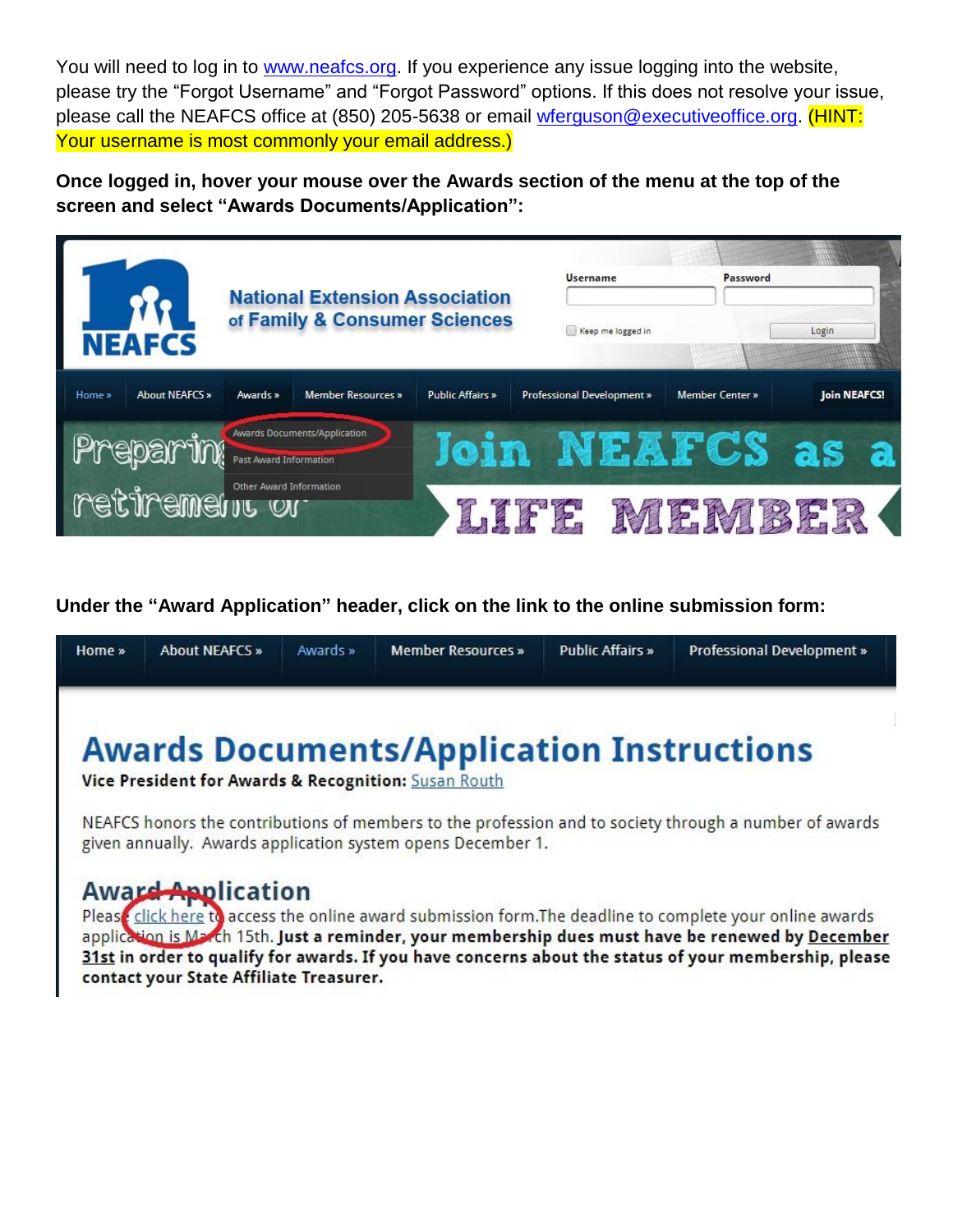**Complete the form carefully according to which award you are applying for. Make sure you refer to the current Awards Manual. Please note that you can apply for more than one (1) award, but that you will have to submit a new application for each award you wish to apply for:** 

| Award Name (select one):*                                                                        | Greenwood Frysinger Award<br>Distinguished Service Award<br>Continued Excellence Award<br>Educator of the Year<br>Florence Hall Award<br>Past Presidents New Professional Award |
|--------------------------------------------------------------------------------------------------|---------------------------------------------------------------------------------------------------------------------------------------------------------------------------------|
| <b>Entry Type:*</b>                                                                              | Individual Entry<br>Team Entry                                                                                                                                                  |
| State Affiliation:* Florida                                                                      |                                                                                                                                                                                 |
|                                                                                                  | Region:* Southern                                                                                                                                                               |
| <b>Entry Title:*</b>                                                                             | If you are an award winner, this summary will be read at the banquet. You cannot change this later. This field will not cut                                                     |
| tou off after 30 words so please confirm your word-count before submitting.<br>30-Word Summary:* |                                                                                                                                                                                 |
|                                                                                                  |                                                                                                                                                                                 |

**Upload your required documents here. Please note: this form uses JavaScript. If you do not have a button that says "Upload" in this section, your Java has been disabled. If you do not know how to enable your Java, contact your IT person or access this form in another browser or from another computer (not on your school network).**

**Your outline, program documents, newsletter, audio clip, etc., should be combined into as few documents as possible and uploaded here. Read the current Awards Manual for instructions on what to include for each category. (Instructions for combining files into one document can be found on the main awards page.):**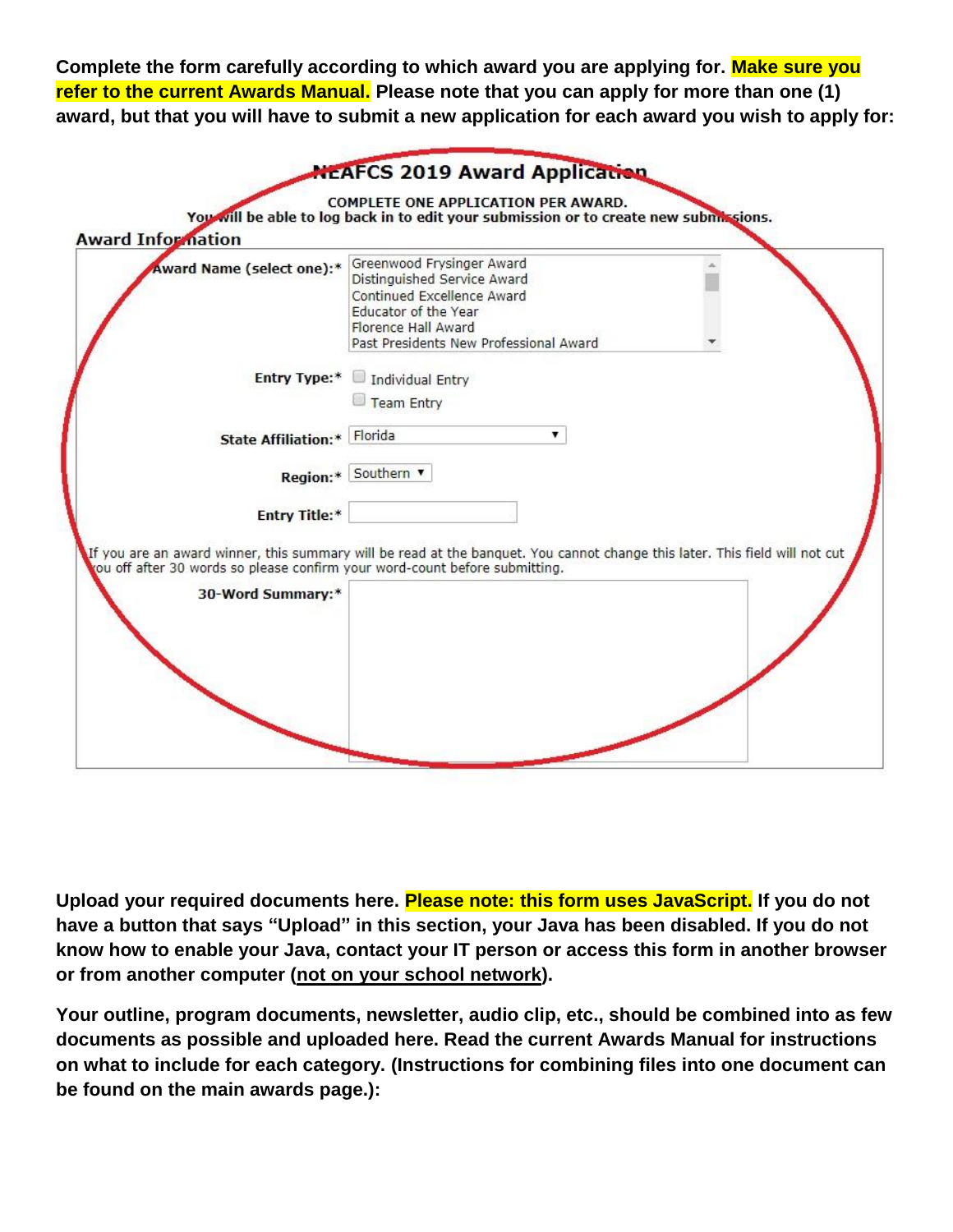## File(s) Upload

HELPFUL HINTS: Please give your file(s) a title unique to you, such as your firstname-last-name-title. Try to keep your file size below 25MB. File types not allowed are .exe and .php files. IF YOU DECIDE TO EDIT YOUR APPLICATION, YOU WILL NEED TO RE-UPLOAD ALL OF YOUR FILES AGAIN. YOU CANNOT DELETE A FILE THAT HAS BEEN PREVIOUSLY SUBMITTED. TO REMOVE THE FILE, RE-UPLOAD THE FILES YOU WANT INCLUDED, AND UPLOAD A BLANK PAGE FOR THE FILE YOU WANT TO DELETE. File Upload  $\#1$  Upload File Upload #2 Upload File Upload  $#3$  Upload

JPEG File Upload | Upload

**The information in this section is pre-filled based on your current Membership Profile.** *Please note that if you change any of this information during your Awards Submission, it will change your member record!* **DO NOT SUBMIT AN AWARD UNDER YOUR PROFILE LOGIN FOR ANOTHER PERSON.**

| Entrant Pirst Name:* William                       |                                           |  |  |
|----------------------------------------------------|-------------------------------------------|--|--|
| Entrant Last Name:* Ferguson                       |                                           |  |  |
| Pheonetic Spolling of your Name:                   |                                           |  |  |
| Entrant Street Address:* 325 John Knox Rd, Ste L-1 |                                           |  |  |
| Entrant City:* Tallahassee                         |                                           |  |  |
| Entrant Zip:* 32303                                |                                           |  |  |
| Business Phone:* 850-224-0711                      |                                           |  |  |
|                                                    | Primary Smail: * Werguson@executiveoffice |  |  |

**Add the names of your team members (if any) in this section. Do not include your own name. If you have more than 20 team members to include, you will need to submit all of your team member names in your uploaded documentation.**

| Team Information (in applicable)<br>Do NOT include yourself as a team member below. |                   |  |
|-------------------------------------------------------------------------------------|-------------------|--|
| eam Member #1:                                                                      | Team Member #2:   |  |
| Team Member #3:                                                                     | Team Member #4:   |  |
| Team Member #5:                                                                     | Team Member #6:   |  |
| Toom Member #7:                                                                     | Team Member #8:   |  |
| Team Member #9:                                                                     | Team Member #10:  |  |
| Tonny Momber 411.                                                                   | Tonny Mombor 417: |  |